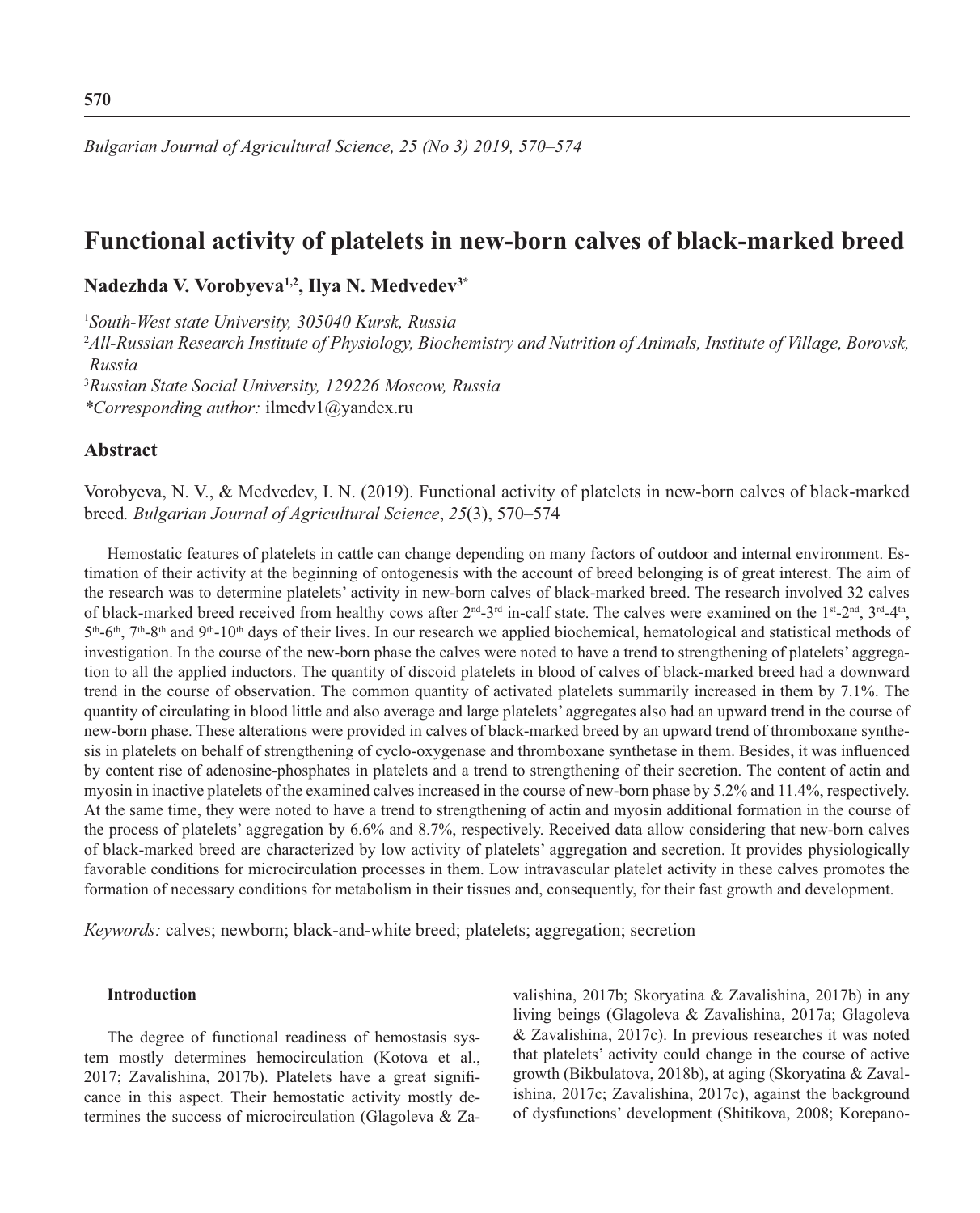va et al., 2015), formation of frank pathology (Skoryatina & Zavalishina, 2017a), appearance of angiopathy (Zaitsev et al., 2017; Zavalishina, 2017a) and in conditions of various medicinal impacts on a body (Lazareva et al., 2005; Bikbulatova, 2017; Bikbulatova & Andreeva, 2017). At the same time, many aspects of platelet hemostasis functioning in cattle are still studied rather poorly. We managed to find only separate works devoted to estimation of platelets' state in these productive animals at some stages of their ontogenesis (Bikbulatova, 2018a). This isolated information doesn't allow drawing a perceptual notion about this issue and forms continuous need of planned researches. The importance of these researches is provided by high signification of platelets' activity for capillary bloodstream. It is acknowledged that microcirculation determines the intensity of growth and development of animals and their separate organs realizing their productive potential (White & Rompietti, 2007). Taking into account the presence of genetic differences between breeds of cattle and great physiological signification of platelets' activity for realization of productive potential, it was very important to conduct estimation of platelets' functional peculiarities in calves of highly productive (according to the level of milk productivity) black-marked breed at the start of their functional peculiarities' realization in ontogenesis.

Aim: to determine platelets' activity in new-born calves of black-marked breed.

### **Materials and Methods**

Research was conducted in strict accordance with ethical principles established by the European Convent on protection of the vertebrata used for experimental and other scientific purposes (adopted in Strasbourg on March 18, 1986, and confirmed in Strasbourg on June  $15$ , 2006) and approved by the local ethic committee of Russian State Social University (Record №11, dated December 4, 2015).

The research was conducted at the calf-house of the farm "Kolos" situated in Kursk region (Russia) in 2016. It involved 32 calves of black-marked breed received from healthy cows after 2<sup>nd</sup>-3<sup>rd</sup> in-calf state. The calves were observed and examined 5 times in the course of new-born phase: on the 1<sup>st</sup>-2<sup>nd</sup>,  $3<sup>rd</sup>-4<sup>th</sup>$ ,  $5<sup>th</sup>-6<sup>th</sup>$ ,  $7<sup>th</sup>-8<sup>th</sup>$  and on the 9<sup>th</sup>-10<sup>th</sup> days of life.

Indirect estimation of intensity of thromboxane synthesis in platelets and enzymatic activity of participating in this process cyclo-oxygenase and thromboxane synthetase was conducted in three transfer tests with the help of photoelectrocolorimeter (Levi, 2005). We determined the quantity of adenosine triphosphate (ATP) and adenosine diphosphate (ADP) in platelets, activity of their secretion at the appearance of collagen in the medium and the levels of actin and myosin in protein cytoskeleton of intact and activated platelets under the impact of ADP (Levi, 2005).

The time of platelets' aggregation (PA) was estimated with the help of visual micromethod (Skorjatina, 2018) using as inductors ADP  $(0.5 \times 10^{-4} \text{ M})$ , collagen (dilution 1:2 of the basic suspension), adrenaline  $(5.0\times10^{-6} \text{ M})$ , thrombin  $(0.125$ un/ml) and ristomicin (0.8 mg/ml) in standardized according to the number of platelets plasma till  $200\times10^9$  pl. The level of intravascular platelets' activity (IPA) was determined in the course of phase-contrast microscopy (Oshurkova & Glagoleva, 2017). Statistical processing of received information was made with the help of a program packet "Statistics for Windows v. 6.0", "Microsoft Excel". Differences in data were considered reliable in case of  $p<0.05$ .

#### **Results of Research**

New-born calves of black-marked breed were found to have a trend to strengthening of initially low platelets' functional activity. So, PA developed in taken under observation calves on the  $1<sup>st</sup> - 2<sup>nd</sup>$  days of life in response to collagen during  $32.2\pm0.12$  s, later accelerating by the 9<sup>th</sup>-10<sup>th</sup> days of life till 31.5±0.10 s (Table 1). Similar trend to acceleration of PA process was detected in response to ADP and ristomicin till  $39.7\pm0.11$  s and  $47.4\pm0.18$  s, respectively. At the same time, PA with thrombin and adrenaline also had a trend to time reduction of its coming till  $52.6\pm0.14$  s and  $97.0\pm0.18$  s.

The quantity of platelets-discocytes in blood of the examined calves had a downward trend in the course of the new-born phase. During the period of calves' observation the sum of platelets' active forms in their blood had an upward trend by 7.1%. The number of circulating in their blood platelets' aggregates of different sizes also had an upward trend during the first 10 days of life.

Found trend to the growth of thromboxane synthesis in calves' platelets can be considered an important mechanism forming a trend to PA strengthening in new-born calves of black-marked breed. It was indirectly judged by PA rise in a simple transfer test which was equal to 30.5±0.08% on the  $9<sup>th</sup>$ -10<sup>th</sup> days of life. An upward trend of cyclo-oxygenase and thromboxane synthetase activity in calves' platelets lay in the basis of it in the observed calves. It was pointed by degree rise of PA reduction in collagen-aspirin test indirectly estimating cyclo-oxygenase activity in platelets (by the end of observation – 79.8 $\pm$ 0.10%). The level of PA reduction in collagen-imidazole test indirectly estimating thromboxane synthetase activity in calves' platelets, also rose and was equal to  $41.1\pm0.07\%$  on the 9<sup>th</sup>-10<sup>th</sup> days of life.

Initially low ATP and ADP content in calves' platelets had an upward trend reaching by the  $9<sup>th</sup>-10<sup>th</sup>$  days of life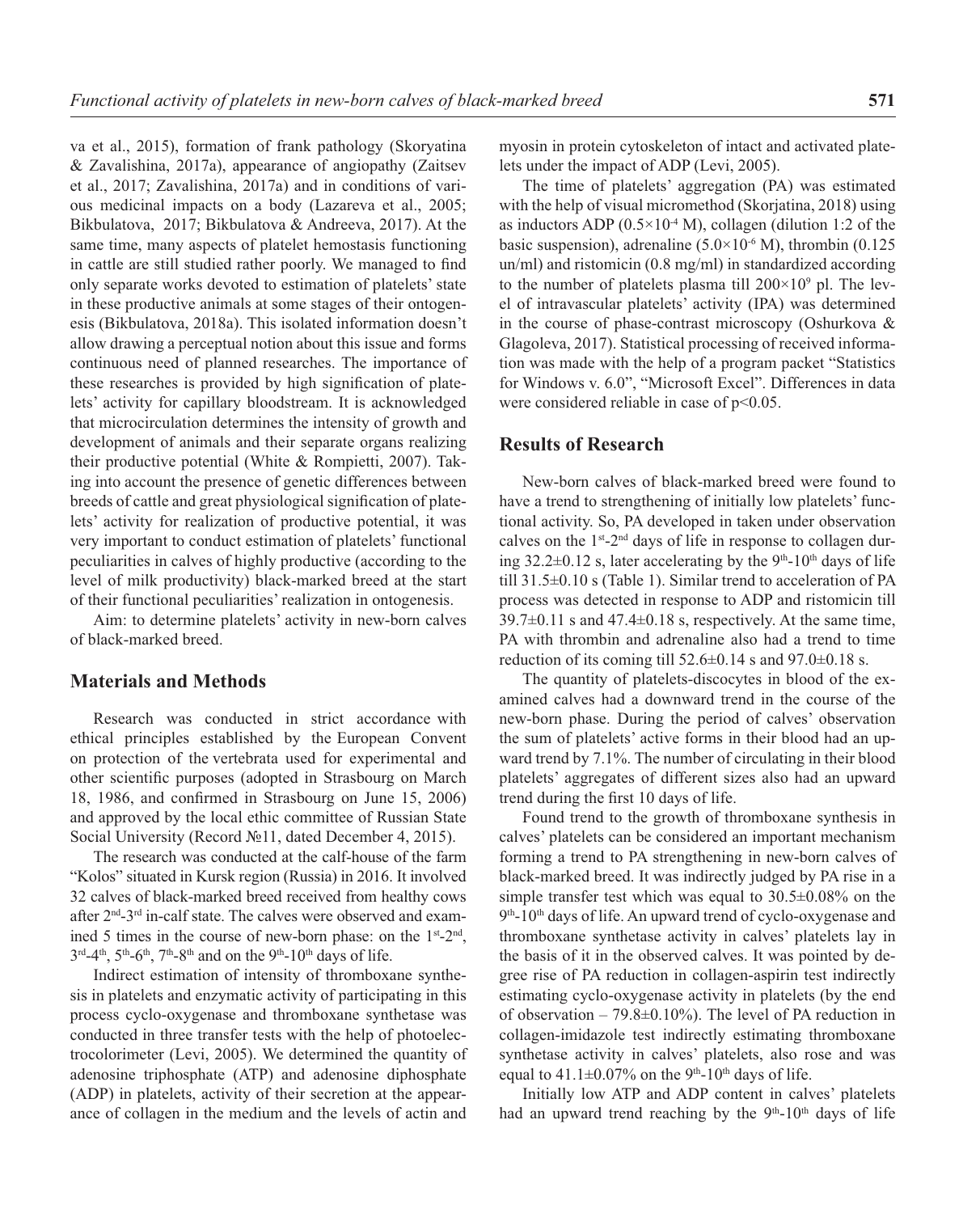$5.50\pm0.015$  and  $3.30\pm0.006$  µmol  $/10<sup>9</sup>$  platelets. In these conditions the activity of their secretion out of platelets in the course of the first 10 days of life had a trend to weakening till 30.6±0.20% and 40.7±0.14%.

Actin and myosin content in inactive platelets of calves on the 1<sup>st</sup>-2<sup>nd</sup> days of their life was equal to  $26.5\pm0.14\%$  and 12.3±0.17% of common protein in a platelet, and by the end of observation –  $27.9 \pm 0.16\%$  and  $13.7 \pm 0.19\%$  of common protein in a platelet. In the process of calves' observation we also found an upward trend of actin and myosin formation in conditions of platelets' aggregation.

## **Discussion**

Modern researches allowed acknowledging high biological signification of hematological researches on animals

|  |  |  |  |  |  | Table 1. Thrombocyte indices in newborn calves of black and motley breeds |
|--|--|--|--|--|--|---------------------------------------------------------------------------|
|--|--|--|--|--|--|---------------------------------------------------------------------------|

| Indicators                                                                                          | Calves of black and motley breed, n=32, M±m |                                |                                |                                |                                |  |  |
|-----------------------------------------------------------------------------------------------------|---------------------------------------------|--------------------------------|--------------------------------|--------------------------------|--------------------------------|--|--|
|                                                                                                     | $1-2$ day                                   | $3-4$ day                      | 5-6 day                        | $7-8$ day                      | 9-10 day                       |  |  |
| Content of ATP in platelets before the onset of secretion, µmol<br>$/10^9$ platelets                | 5.44±0.012                                  | $5.45 \pm 0.014$<br>$P < 95\%$ | $5.47 \pm 0.010$<br>$P < 95\%$ | $5.49 \pm 0.010$<br>$P < 95\%$ | $5.50 \pm 0.015$<br>$P < 95\%$ |  |  |
| Content of ADP in platelets before the onset of secretion,<br>$\mu$ mol / 10 <sup>9</sup> platelets | $3.20 \pm 0.008$                            | $3.22 \pm 0.007$<br>$P < 95\%$ | $3.24 \pm 0.009$<br>$P < 95\%$ | $3.27 \pm 0.010$<br>$P < 95\%$ | $3.30 \pm 0.006$<br>$P < 95\%$ |  |  |
| Level of ATP secretion, %                                                                           | 28.6±0.12                                   | 28.9±0.16<br>$P < 95\%$        | 29.4±0.19<br>$P < 95\%$        | $30.0 \pm 0.15$<br>$P < 95\%$  | 30.6±0.20<br>$P < 95\%$        |  |  |
| Level of ADP secretion, %                                                                           | $38.0 \pm 0.14$                             | $38.4 \pm 0.17$<br>$P < 95\%$  | 38.9±0.20<br>$P < 95\%$        | 39.5±0.18<br>$P < 95\%$        | $40.7 \pm 0.14$<br>$P < 95\%$  |  |  |
| Degree of recovery of platelet aggregation during collagen-<br>aspirin test,%                       | 78.3±0.09                                   | 78.7±0.12<br>$P < 95\%$        | 78.8±0.09<br>$P < 95\%$        | 79.3±0.09<br>$P < 95\%$        | 79.8±0.10<br>$P < 95\%$        |  |  |
| Degree of restoration of platelet aggregation in the collagen-<br>imidazole assay,%                 | 39.0±0.07                                   | 38.9±0.09<br>$P < 95\%$        | 39.6±0.06<br>$P < 95\%$        | $40.2 \pm 0.08$<br>$P < 95\%$  | $41.1 \pm 0.07$<br>$P < 95\%$  |  |  |
| Platelet aggregation activity in a simple transfer sample,%                                         | 29.7±0.05                                   | 29.9±0.06<br>$P < 95\%$        | $30.2 \pm 0.04$<br>$P < 95\%$  | $30.3 \pm 0.06$<br>$P < 95\%$  | $30.5 \pm 0.08$<br>$P < 95\%$  |  |  |
| Content of actin in inactive platelets,% of the total protein in<br>platelets                       | $26.5 \pm 0.14$                             | $26.7 \pm 0.12$<br>$P < 95\%$  | $26.8 \pm 0.08$<br>$P < 95\%$  | $27.6 \pm 0.11$<br>$P < 95\%$  | $27.9 \pm 0.16$<br>$P < 95\%$  |  |  |
| Content of actin in platelets with ADP-aggregation,% of the<br>total protein in platelets           | $36.3 \pm 0.10$                             | $36.9 \pm 0.16$<br>$P < 95\%$  | $37.4 \pm 0.10$<br>$P < 95\%$  | $38.1 \pm 0.17$<br>$P < 95\%$  | $38.7 \pm 0.14$<br>$P < 95\%$  |  |  |
| Content of myosin in inactive platelets,% of the total protein<br>in thrombocytes                   | $12.3 \pm 0.17$                             | $12.7 \pm 0.12$<br>$P < 95\%$  | $13.2 \pm 0.15$<br>$P < 95\%$  | $13.5 \pm 0.19$<br>$P < 95\%$  | $13.7 \pm 0.19$<br>$P < 95\%$  |  |  |
| Myosin content in platelets with ADP aggregation,% of total<br>protein in platelets                 | $26.3 \pm 0.10$                             | $26.9 \pm 0.16$<br>$P < 95\%$  | $27.4 \pm 0.12$<br>$P < 95\%$  | $28.0 \pm 0.14$<br>$P < 95\%$  | $28.6 \pm 0.18$<br>$P < 95\%$  |  |  |
| Time of onset of platelet aggregation with ADP, s                                                   | $41.2 \pm 0.15$                             | $40.9 \pm 0.10$<br>$P < 95\%$  | $40.4 \pm 0.12$<br>$P < 95\%$  | $40.2 \pm 0.08$<br>$P < 95\%$  | $39.7 \pm 0.11$<br>$P < 95\%$  |  |  |
| Time of onset of platelet aggregation with collagen, s                                              | $32.2 \pm 0.12$                             | $32.0 \pm 0.15$<br>$P < 95\%$  | $31.8 \pm 0.14$<br>$P < 95\%$  | $31.6 \pm 0.10$<br>$P < 95\%$  | $31.5 \pm 0.10$<br>$P < 95\%$  |  |  |
| Time of onset of platelet aggregation with thrombin, s                                              | 53.6±0.17                                   | $54.0 \pm 0.19$<br>$P < 95\%$  | $53.5 \pm 0.16$<br>$P < 95\%$  | $53.2 \pm 0.12$<br>$P < 95\%$  | $52.6 \pm 0.14$<br>$P < 95\%$  |  |  |
| Time of onset of platelet aggregation with ristomycin, s                                            | $49.6 \pm 0.18$                             | $48.3 \pm 0.22$<br>$P < 95\%$  | $48.0 \pm 0.19$<br>$P < 95\%$  | $47.7 \pm 0.15$<br>$P < 95\%$  | $47.4 \pm 0.18$<br>$P < 95\%$  |  |  |
| Time of the onset of platelet aggregation with epinephrine, s                                       | 99.6±0.24                                   | 98.5±0.20<br>$P < 95\%$        | 97.9±0.25<br>$P < 95\%$        | $97.3 \pm 0.17$<br>$P < 95\%$  | $97.0 \pm 0.18$<br>$P < 95\%$  |  |  |
| Number of platelets-discocytes, %                                                                   | 78.8±0.16                                   | $78.5 \pm 0.14$<br>$P < 95\%$  | $77.9 \pm 0.12$<br>$P < 95\%$  | $77.6 \pm 0.13$<br>$P < 95\%$  | $77.3 \pm 0.18$<br>$P < 95\%$  |  |  |
| Sum of active forms of platelets, %                                                                 | $21.2 \pm 0.15$                             | $21.5 \pm 0.13$<br>$P < 95\%$  | $22.1 \pm 0.15$<br>$P < 95\%$  | $22.4 \pm 0.19$<br>$P < 95\%$  | $22.7 \pm 0.16$<br>$P < 95\%$  |  |  |
| Number of small platelet aggregates, per 100 free platelets                                         | $3.2 \pm 0.09$                              | $3.2 \pm 0.06$<br>$P < 95\%$   | $3.3 \pm 0.05$<br>$P < 95\%$   | $3.2 \pm 0.07$<br>$P < 95\%$   | $3.5 \pm 0.04$<br>$P < 95\%$   |  |  |
| Number of medium and large platelet aggregates per 100 free<br>platelets                            | $0,10\pm0,026$                              | $0.11 \pm 0.025$<br>$P < 95\%$ | $0.11 \pm 0.019$<br>$P < 95\%$ | $0.11 \pm 0.025$<br>$P < 95\%$ | $0.11 \pm 0.023$<br>$P < 95\%$ |  |  |

*Note*: the reliability of the dynamics of indicators in relation to 1-2 days age was not found.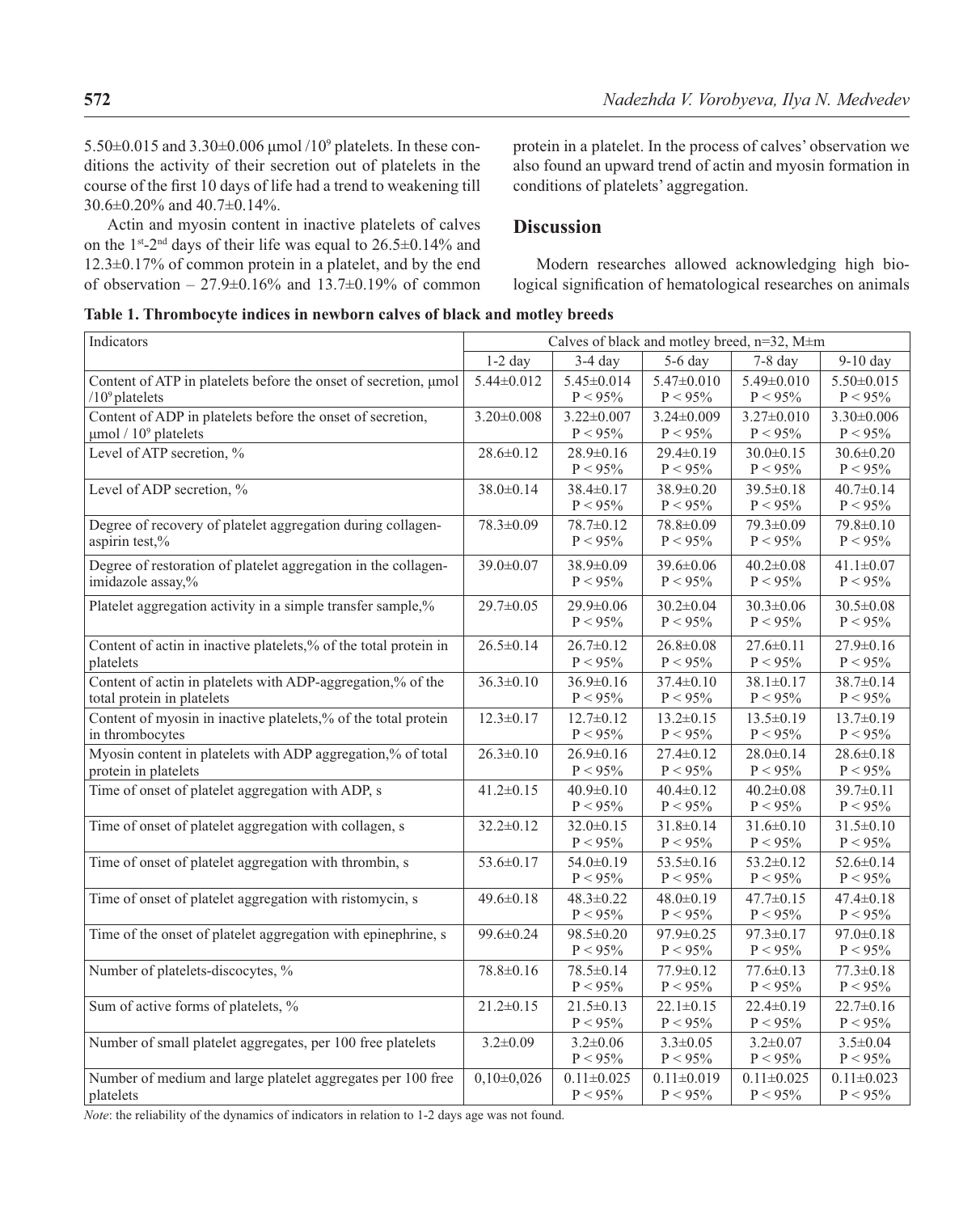and human beings as they can help to find out many aspects of functioning of homeostasis maintenance mechanisms in mammals (Shmeleva et al., 2018). Notwithstanding the great significance for functioning of youngsters' bodies of highproductive cattle breeds platelet activity is still studied rather poorly. It served the reason for conducting the present research on black-marked breed.

In the result of estimation of calves' PA in response to collagen and ristomicin we detected their initially low platelets' ability to adhesion in the course of the new-born phase but it had an upward trend. Evidently, two mechanisms lay in the basis of it (Morozova et al., 2018). We could speak about the first mechanism basing on the found trend to acceleration of blood platelets' aggregation in response to collagen. It could be connected with gradual rise of the quantity of receptors to collagen – glycoproteins Ia – IIa and VI – on the surface of calves' platelets in the course of the new-born phase. As the second mechanism of strengthening of platelets' adhesion in calves of black-marked breed we could consider the increase of receptors to von Willebrand's Factor (GPIb) on their surface at simultaneous increase of this substance in their blood. It was pointed by detected in the examined calves PA acceleration with ristomicin.

Found in new-born calves of black-marked breed trend to acceleration of platelets' aggregation, evidently, provides high protection of their bodies from loss of blood. Little acceleration of their PA in response to strong inductors of aggregation (collagen and thrombin) is, evidently, connected with some increase of receptors to them on platelets at little activation of phospholipase C and phosphoinositol way and light stimulation of phospholiration of contractile system proteins. An upward trend of inositoltriphosphate formation in platelets of calves of black-marked breed was provided, evidently, by little strengthening of  $Ca^{2+}$  yield out of depo being the cause of their stimulation rise of the process of actomyosin self-assembly and reduction (Skoryatina et al., 2017).

Weak inductors of platelets' aggregation (ADP and adrenaline) in calves of black-marked breed also caused platelets' aggregation having a trend to acceleration. It was, evidently, provided by the rise of receptors' density to them on platelets' surface, physiological strengthening of expression of fibrinogenic receptors (GPIIb-IIIa) and some activity rise of phospholipase  $A_2$  in them. The last mechanism provided the yield of arachidonic acid definite quantity out of membrane phospholipids what promoted a trend to strengthening of thromboxane  $A_2$  synthesis (Morozova et al., 2018). Besides, found in calves of black-marked breed upward trend of functional capacities of platelets' cyclo-oxygenase and thromboxane synthetase provided generation of throm-

boxane  $A_2$  physiologically necessary quantity. It was pointed by the results of transfer tests which showed little activity strengthening of both enzymes of arachidonic acid conversion into thromboxane – cyclo-oxygenase and thromboxane synthetase – in blood platelets of the examined calves. There is one more significant mechanism of provision of a trend to PA acceleration in new-born calves of black-marked breed. It is found in them trend to strengthening of actin-formation and myosin-formation in response to the appearance of aggregation inductor in plasma and trend to secretion increase of ATP and ADP out of platelets.

To study peculiarities of initial stages of platelets' activation in new-born calves of black-marked breed *in vivo* we applied in our research the method of IPA estimation with the help of phase-contrast microscopy. In blood of the examined animals we found a trend to quantity rise of platelets' active forms. It pointed at the rise of their platelets' sensitivity to aggregation inductors. Besides, the trend to IPA rise also pointed at the presence of an upward trend of availability of vascular wall collagen for platelets because of a trend to quantity increase of freely circulating platelets' aggregates in their blood. It also indirectly pointed at little increase of other aggregation inductors (ADP, thrombin, adrenaline) in blood of new-born calves of black-marked breed (Skoryatina et al., 2017). Found in the observed calves upward trend of initially low platelets' aggregating capacity causes a trend to content increase of platelets' active forms and their aggregates of different sizes. It can be considered an important mechanism of bleeding risk minimization at minimum blockade risk of functionally significant microvessels' number by platelets' aggregates and preservation of platelet-vascular interaction mechanisms on the level of physiological optimum. The detected intravascular platelets' activity in new-born calves of black-marked breed proves high perfection of platelets' adhesive and aggregative capacities in blood and gives the basis to suppose (taking into account literature information (Zaitsev et al., 2017; Shmeleva et al., 2018) the presence of physiologically sufficient capacity to disaggregation in them, evidently, on behalf of the presence of a great number of receptors to vascular disaggregants on membranes.

## **Conclusion**

New-born calves of black-marked breed are characterized by functional sufficiency of platelet hemostasis activity. It provides physiologically necessary conditions for bleeding prevention in them and optimal conditions for microcirculation and metabolism in their tissues. It is realized in them by low activity of mechanisms of platelet adhesion, aggregation and secretion. Little intravascular platelets' activity in new